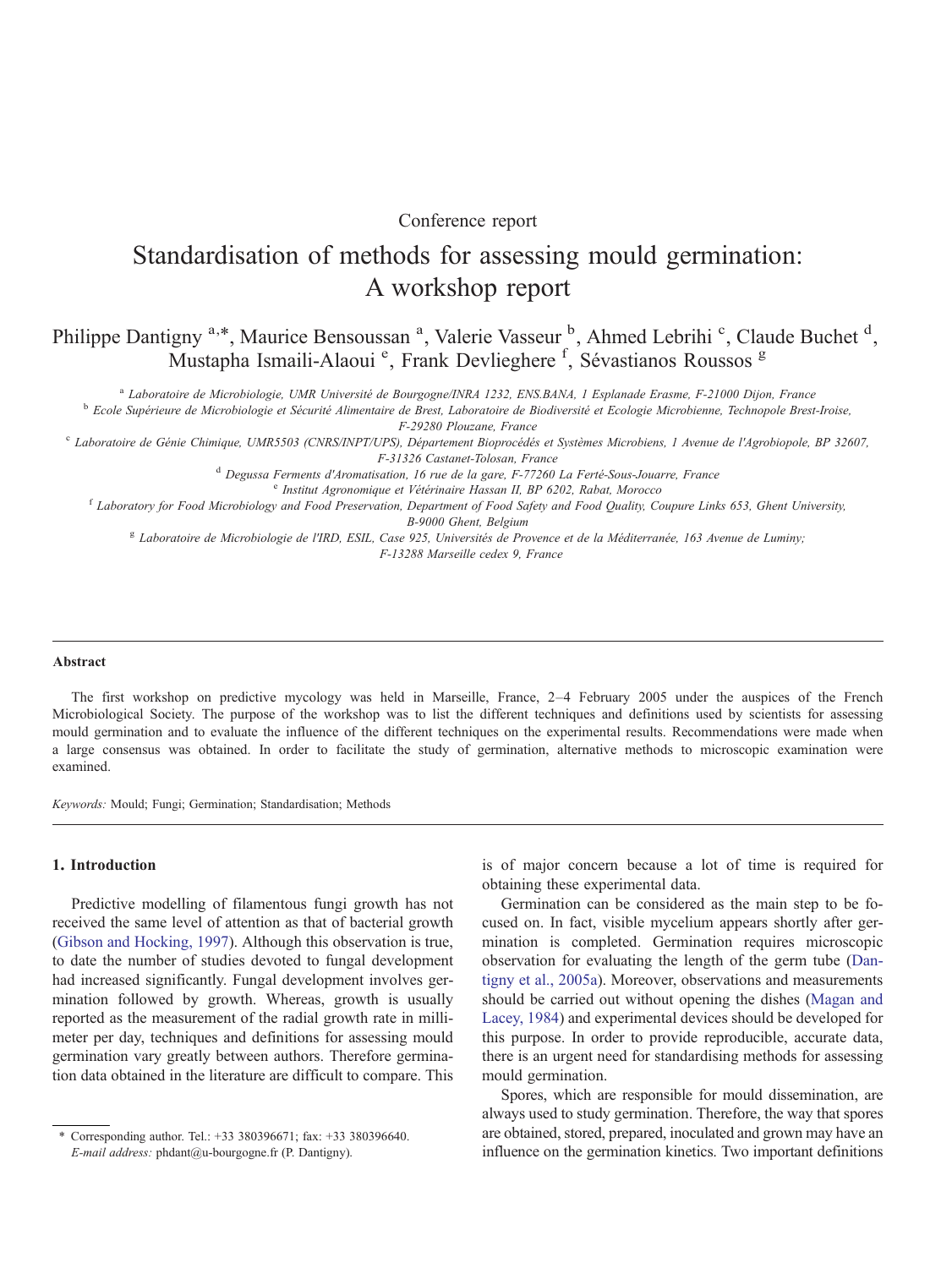were discussed, these being when is a spore considered germinated and what is the most suitable definition of the germination time? In order to accurately determine biological parameters such as the germination time, models should be used such as those applied to determining bacterial growth rate. The type of model chosen, as compared to another one, may affect the parameter values. A model may also be based either implicitly or explicitly, on assumptions about the physiology of the germination. Eventually, the key step of the modelling procedure is the validation of the model on food products and raw materials. Because the products are often opaque, it is clear that any germination model will be difficult to validate. Alternative methods to microscopic observations should be developed.

Predictive mycology aims at predicting mould development and mycotoxin production in food and raw products ([Dantigny,](#page-5-0) [2004](#page-5-0)). For this purpose, models that take into account mould specificities are developed. However, this approach is not restricted to moulds responsible for food spoilage and mycotoxin production. As a primary step in mould development, germination is also of great concern in biotechnology for producing starters or fungal metabolites.

Every two years, a meeting dedicated to moulds is organised by the French Microbiological Society. In 2005, two sessions of the 4th meeting were devoted to predictive mycology. These sessions were followed by a workshop on mould germination. The workshop was articulated into five major sections (i.e., techniques, definitions, models, physiology of the germination, and alternative methods to microscopic observations).

About 30 scientists from different countries, working in different fields (either food mycology or biotechnology) and belonging to academic institutions or industry, participated in the workshop. They are studying different kind of moulds (i.e., Zygomycetes, Ascomycetes and Deuteromycetes) that are grown on different substrates under various environmental conditions. Due to the diversity of the participants, we believe that this workshop report may be useful to the whole community of mycologists.

# 2. Techniques

## 2.1. Spore preparation

Fresh spores are obtained after mycelium was grown on various semi-synthetic media ( $a_w$  0.99) such as Potato Dextrose Agar (PDA) or Malt Extract Agar (MEA). However, media characterised by lower  $a_w$  are required for growing xerophilic fungi such as *Wallemia sebi*. With the objective of producing fresh spores, the environmental conditions are usually set at the optimum for growth in terms of water activity  $(a_w)$  and temperature  $(T)$ . Depending on the radial growth rate of the colony, the incubation time for obtaining conidia produced by most of the Deuteromycetes ranged from 5–12 days, but longer incubation times may be necessary for particular spores. For example, 19– 98 days were necessary to produce macroconidia from Fusar-ium graminearum [\(Beyer et al., 2004](#page-5-0)) whereas  $67 \pm 11$  days were necessary to produce ascospores from Gibberella zeae, (teleomorph F. graminearum) [Beyer et al. \(2005\).](#page-5-0)

The surface of aerial fungal cultures is flooded either with distilled water, saline water or tryptone salt. Very often a wetting agent, Tween80 at a concentration 0.01–0.05% (vol/ vol), is added to the solution. The normalisation protocol NF V 18–301 for determining the number of mould spores in cattle food recommended 0.033% (vol/vol) Tween80 [\(AFNOR,](#page-5-0) [1983](#page-5-0)). At these concentrations, the effect of the diluting solution on the lag time for growth, that can be related under certain conditions to the germination time (see Section 6), was not significant ([Sautour et al., 2003\)](#page-5-0). Therefore no particular recommendation was made on choice of suspending solution.

Whatever the use of the spore suspension, all participants agreed that the initial time was the time at which spores were suspended in the solution. In fact, spores can swell as soon as they were suspended in an aqueous solution. As stated in the next section, spore suspensions are usually standardised to a certain concentration. Therefore, it was recommended that dilution of the spore suspensions, if necessary, be done quickly as possible. This definition applies without any problem to fresh spores, but may cause some concern with frozen or freeze-dried spores.

Some participants are using sterile bent glass rods for opening the sporangium of Zygomycetes, but the technique consisting of gently brushing the surface of the mycelium with an inoculating loop or other similar device is also suitable for this purpose.

#### 2.2. Inoculation protocols

Inoculating mature spores as a needlepoint is probably the closest technique to what was happening naturally. Due to a possible alteration of the water activity by pouring a solution, this technique is used for studying xerophilic fungi ([Pitt and](#page-5-0) [Hocking, 1977](#page-5-0)). This technique is suitable for studying mould growth, but with some fungi, especially Penicillium and Aspergillus, it is important to minimise colonies from stray spores ([Pitt and Hocking, 1999\)](#page-5-0). However this technique cannot be standardised easily. Most of the recent germination studies were using standardised inoculum. Two groups can be defined depending on whether spore suspensions were spread or poured.

## 2.2.1. Spreading technique

Petri dishes are swirled so that the inoculum covered the entire surface of the agar. Generally, a high number of spores (greater than  $1.0 \t10<sup>4</sup>$ ) and a large volume of suspension are utilised (see [Table 1](#page-2-0)). When spore suspensions are spread over the surface of the agar medium, some patches of this medium are aseptically removed at regular intervals for microscopic observations. Therefore, this technique is invasive, time-consuming and the risk of post-inoculation contamination is increased. In addition, the same spore cannot be studied throughout germination.

## 2.2.2. Pouring technique

Using this technique a small volume of suspension (less than 100 μl) is inoculated at the same spot (see [Table 1\)](#page-2-0). Therefore, fewer spores than those spread with the other technique are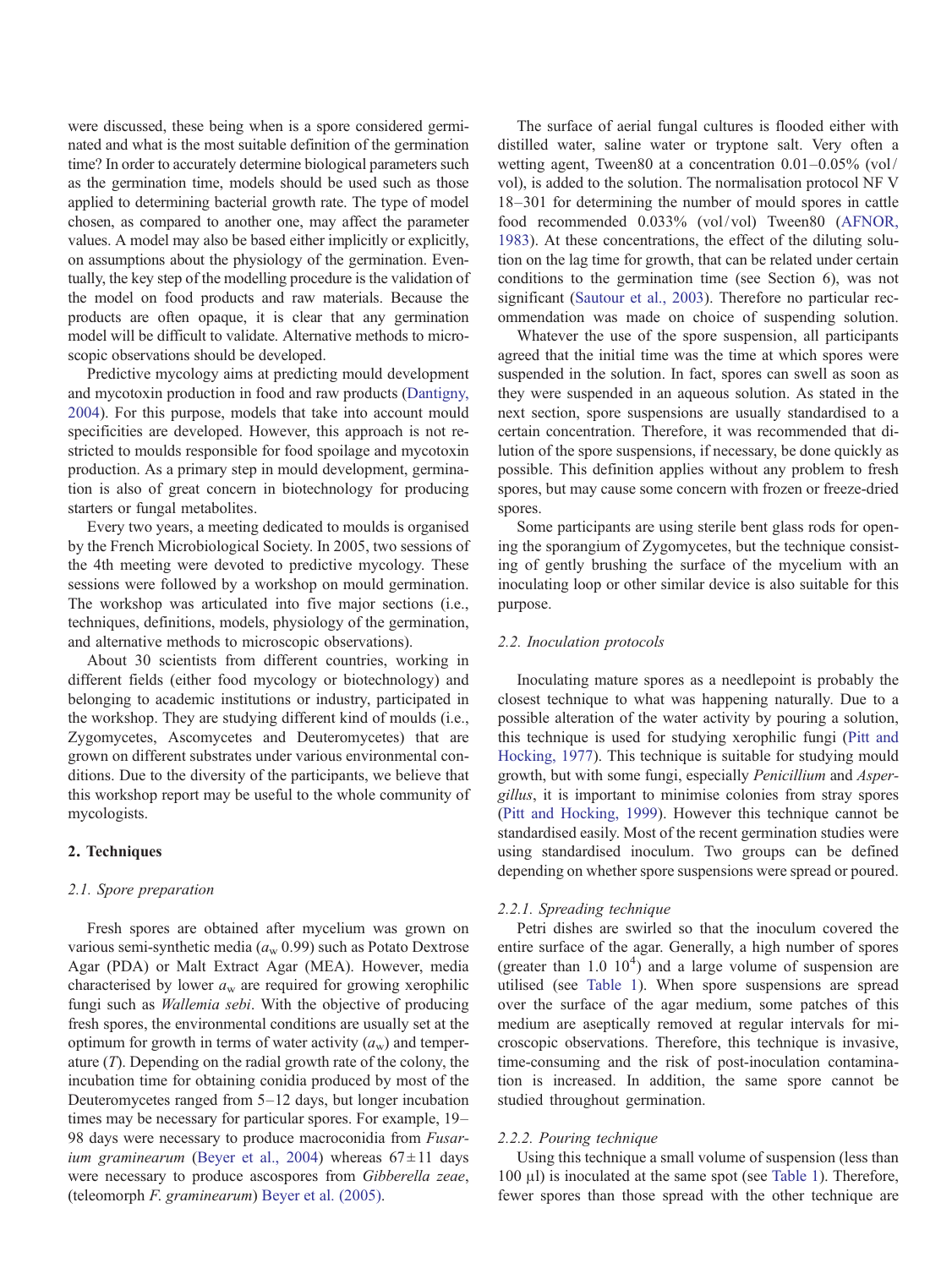<span id="page-2-0"></span>Table 1 Comparison between the spreading and the pouring inoculation techniques cited in the literature

| Inoculation technique | Volume     | Number of spores        | Moulds                                | References                       |
|-----------------------|------------|-------------------------|---------------------------------------|----------------------------------|
| Spreading             | $10 \mu l$ | $1.5~10^{4}$            | Aspergillus niger                     | Plascencia-Jatomea et al. (2003) |
|                       | $50 \mu l$ | $5.010^4$               | Microsphaeropsis spp.                 | Carisse and Bernier (2002)       |
|                       | $0.1$ ml   | $1.010^{6} - 5.010^{6}$ | Aspergillus ochraceus                 | Pardo et al. (2005)              |
|                       | $0.1$ ml   | 1.010 <sup>5</sup>      | Penicillium digitatum, P. italicum,   | Plaza et al. $(2003)$            |
|                       |            |                         | Geotrichum candidum                   |                                  |
|                       | $0.1$ ml   | $1.010^5 - 5.010^5$     | Fusarium moniliforme, F. proliferatum | Marín et al. (1996)              |
|                       | $0.5$ ml   | $0.5 - 1.0 10^{6}$      | Coniothyrium minitans                 | McQuilken et al. (1997)          |
| Pouring               | $1 \mu l$  | 225                     | Mucor racemosus                       | Dantigny et al. (2002)           |
|                       | $5 \mu l$  | $1.7~10^4 - 2.0~10^4$   | Wallemia sebi                         | Patriarca et al. (2001)          |
|                       | $10 \mu l$ | 1.010 <sup>4</sup>      | Penicillium chrysogenum               | Sautour et al. (2001b)           |
|                       | $60 \mu l$ | 300                     | Leptosphaeria maculans                | Huang et al. $(2001)$            |

inoculated. In contrast to previous technique, spores can be examined microscopically without opening the dishes.

Although we do not recommend any particular technique as they are both widely used. The final objective was to monitor from 10 to 20 spores per microscope field at  $100\times-400\times$ .

# 2.3. Experimental device for monitoring germination

An experimental device developed for an easy assessment of germination was shown in Fig. 1.

The device aimed at observing microscopically the spores through the lid, without opening the dishes. In each dish, three patches of germination medium were applied to the lid, and different control solutions can be poured into the bottom. To apply the medium to the lid, a sterile dish was opened in a laminar flow cabinet. Three small glass cylinders were placed on the internal side of the lid and filled with sterile germination medium to a thickness of about 1 mm. After the medium had solidified, the glass cylinders were removed and each surface was ready for inoculation. A droplet of spore suspension was poured at the centre of each patch. After inoculation, Petri dishes were hermetically closed. Providing Petri dishes were marked, the germination of the same spore can be monitored throughout the experiments [\(Dantigny et al., 2005b](#page-5-0)).

## 3. Definitions

## 3.1. When is a spore germinated?

The definition of when a spore is considered germinated is based on a comparison between the length of the germ tube and the diameter of the spore that is assumed round shaped.

Depending on whether spores were considered germinated, (when the length of the germ tube was equal to (i) one half or (ii) twice the spore diameter), the germination time of Mucor racemosus varied by about 30% and 25% at 25 and 15 °C, respectively.

It was shown that the definition had an important effect on the germination time. However, none of these definitions was used. All participants agreed to consider a spore germinated when the length of the longest germ tube was greater to equal the greatest dimension of the swollen spore. This definition that applied also to a non-round shaped spore and to a spore with more than one germ tube was also in accordance with the literature.

The development of image analysis for monitoring spore germination [\(Paul et al., 1993; Oh et al., 1996\)](#page-5-0) was mentioned. However, few laboratories have developed this technique. It would have been unrealistic to provide a definition of a technique that is not routinely used.

## 3.2. Germination time

Germinated spores eventually form mycelium. Based on this observation, the germination time was defined by some authors as the time at which mycelium was observed [\(Table 2\)](#page-3-0). But, in most cases the germination time was based on microscopic observations. A morphological definition was given for defining a germinated spore in the Section 3.1. When a population of spores is considered, the definition should be based on another criterion.

In fact, all spores were not germinated at the same time. Each spore was characterised by an individual germination time. For a population, the percentage of germinated spores was calculated as:  $P (%) = (N_{\text{germinated spores}}/N_{\text{total spores}}) \times 100$ .



Fig. 1. Example of experimental device developed for observing mould spores microscopically without opening the dish ([Sautour et al., 2001a](#page-5-0)).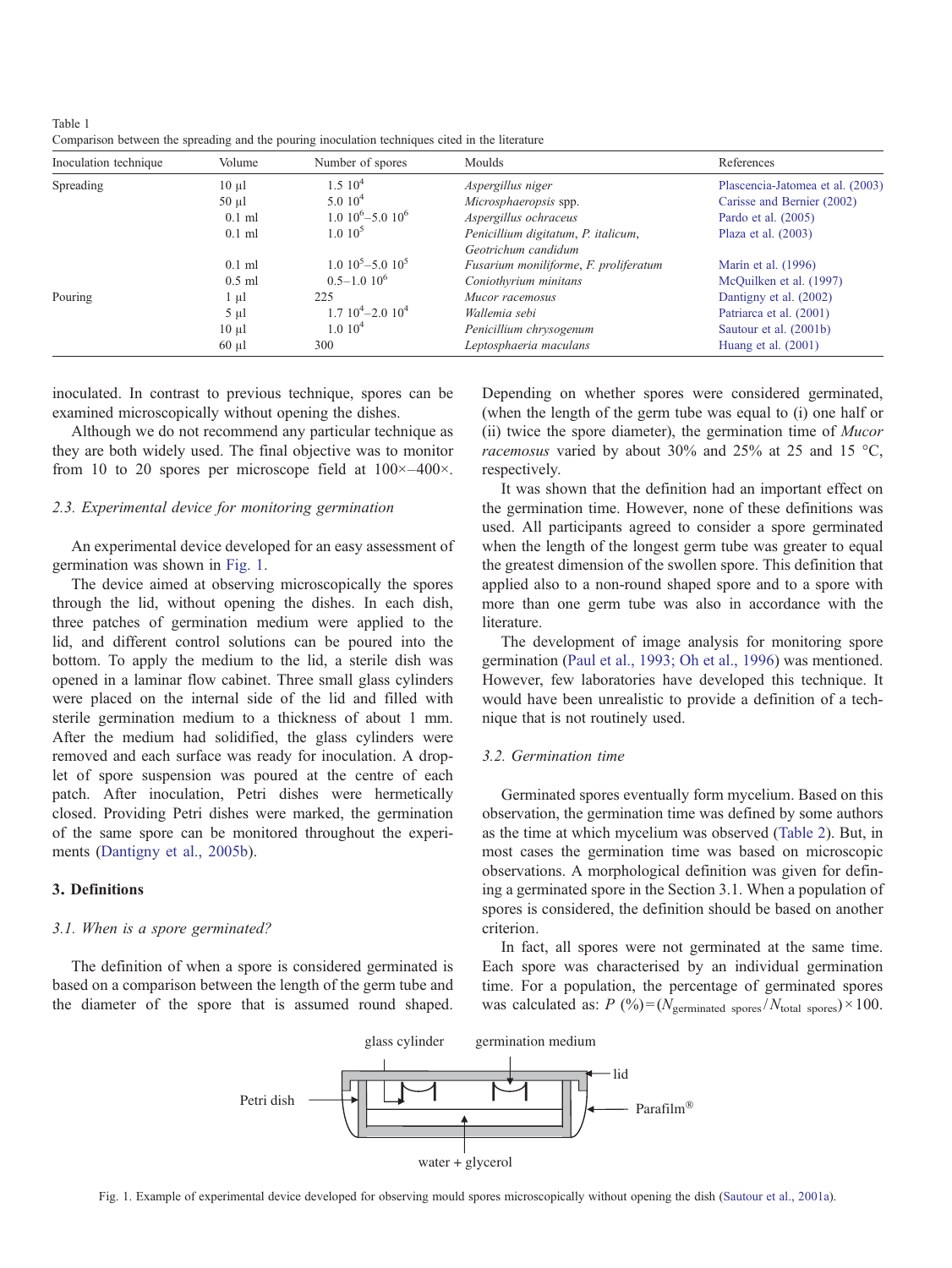<span id="page-3-0"></span>Table 2 Definitions of the germination time reported in the literature

| Definition                                     | Percentage criterion | Reference                                |
|------------------------------------------------|----------------------|------------------------------------------|
| Change in the<br>appearance of<br>the inoculum | na                   | <b>Ayerst</b> (1969)                     |
| Visible mycelium on<br>inoculated points       | $1/50$ th            | <b>El Halouat and Debevere</b><br>(1997) |
| Significant number<br>of germ tubes            | na                   | Pitt and Hocking (1977)                  |
| ns                                             | ns                   | Hocking and Pitt (1979)                  |
| ns                                             | ns                   | Wheeler et al. (1988)                    |
| Percentage of<br>germinated spores             | 10% of total spores  | Magan and Lacey (1984)                   |
| Percentage of<br>germinated spores             | 50% of total spores  | Hocking and Miscamble<br>(1995)          |
|                                                |                      | Patriarca et al. (2001)                  |
| Percentage of<br>germinated spores             | 90% of total spores  | Sautour et al. (2001b)                   |
| Percentage of<br>germinated spores             | 50% of viable spores | Huang et al. $(2001)$                    |

na: not applicable, ns : not stated.

From an initial value,  $P_0 = 0\%$ , the percentage of germinated spores increased with time up to a maximum percentage of germination,  $P_{\text{max}}$ . The definition of the germination time varied greatly, depending on the source (Table 2). It appeared during the workshop that people concerned with food spoilage moulds were setting the germination time definition at a low percentage (say 10%). In contrast, people concerned with producing starters or fungal metabolites were using a greater percentage (say 90%).

The germination time,  $t<sub>G</sub>$ , is dependent on the percentage set for its definition, especially under non-optimal conditions. For example, the germination time of Fusarium moniliforme at 0.90  $a_w$  was equal to 36 and to 80 h, at  $P=10\%$  and  $P= 90\%$ , respectively (calculated from the data of [Marín et](#page-5-0) [al., 1996\)](#page-5-0). The need for having a precise definition of the germination time was illustrated in Table 2. Chronologically the definitions given by Hocking vary from a significant number of the germ tubes ([Pitt and Hocking, 1977](#page-5-0)) to a percentage of germinated spores equal to 50% [\(Hocking](#page-5-0) [and Miscamble, 1995](#page-5-0)).

It was decided during the workshop that 50% represented a good trade-off between 10% and 90%. In addition, this value has been widely used in the literature as seen in Table 2. However, under harsh environmental conditions some spores were unable to initiate a germ tube, thus leading to a maximum percentage of germination less than 100%. For this reason, the definition based on a percentage of germinated spores equal to 50% of the viable spores [\(Huang et al., 2001](#page-5-0)) should be preferred.

## 4. Models

Biological growth parameters (e.g., radial growth rate, lag time, germination time…) are very often calculated from model equations. The probability that a time at which spores are examined coincided with germination time is close to zero. Therefore,

spores are examined at regular intervals, thus enabling a germination curve:  $P(\frac{9}{9}) = f(t)$  to be drawn. Two models for fitting the germination data can be used [\(Dantigny et al., 2003](#page-5-0)):

the Gompertz equation:

$$
P = A \cdot \exp\left(-\exp\left[\frac{\mu_{\rm m} \cdot e(1)}{A} (\lambda_{\rm ge} - t) + 1\right]\right) \tag{1}
$$

where A (%) was the asymptotic P value at  $t \rightarrow +\infty$ ,  $\mu_m$  (h<sup>-1</sup>) was the slope term of the tangent line through the inflection point  $(t_G)$ as defined further,  $\lambda_{ge}$  (h) was the *t*-axis intercept of the tangent through the inflection point and  $t$  was the time (h).

the logistic function: 
$$
P = \frac{P_{\text{max}}}{1 + \exp[k(\tau - t)]}
$$
 (2)

where  $P_{\text{max}}$  (%) was the asymptotic P value at  $t \rightarrow +\infty$ ,  $k(\text{h}^{-1})$ was the slope term of the tangent line through the inflection point,  $\tau$  (h) was the inflection point where P equals half of the  $P_{\text{max}}$  and t was the time (h).

By using any of these equations, it is possible to estimate accurately the time necessary to reach a certain percentage of germination. For example, the time at which 50% of the maximum percentage of germination is defined as:

$$
t_G = \lambda_{ge} + A/(\mu_m e(1))
$$
 and  
\n $t_G = \tau$  for equations (1) and (2), respectively.

Preliminary results on the germination of *Penicillium chry*sogenum had demonstrated that the choice of the model had no significant effect on the estimation of the germination time. However, from a theoretical point of view, the models are different. Both the models exhibited an inflection point at  $t_{\text{G}}$ . But the logistic function is symmetrical with respect to that point, not the Gompertz equation. By choosing a model, assumptions on the physiology of the germination are made implicitly.

# 5. Physiology of the germination

Assuming the definition of the germination time as the time at which 50% of the viable spores had germinated, two groups can be distinguished within the population. Individual spores characterised by individual germination times less than  $t_{\rm G}$  (first group), and greater than  $t<sub>G</sub>$  (second group). If the growth of the germ tube of the whole population is constant, and if the individual germination times amongst each group are equally, normally distributed, then the germination curve should be symmetrical as compared to the inflection point. Preliminary results on the germination of *P. chrysogenum* suggested that experimental data were fit more accurately with the logistic function than with the Gompertz equation.

At present, the available studies showed a linear increase of the length of the germ tubes during the early germination phase. Unfortunately, in these studies, the rate of elongation was determined from an average of the measured length of 20 ([Snow,](#page-5-0) [1949](#page-5-0)) and 5 to 6 ([Trinci, 1971\)](#page-5-0) germ tubes. In order to verify this assumption, experiments allowing the measurement of the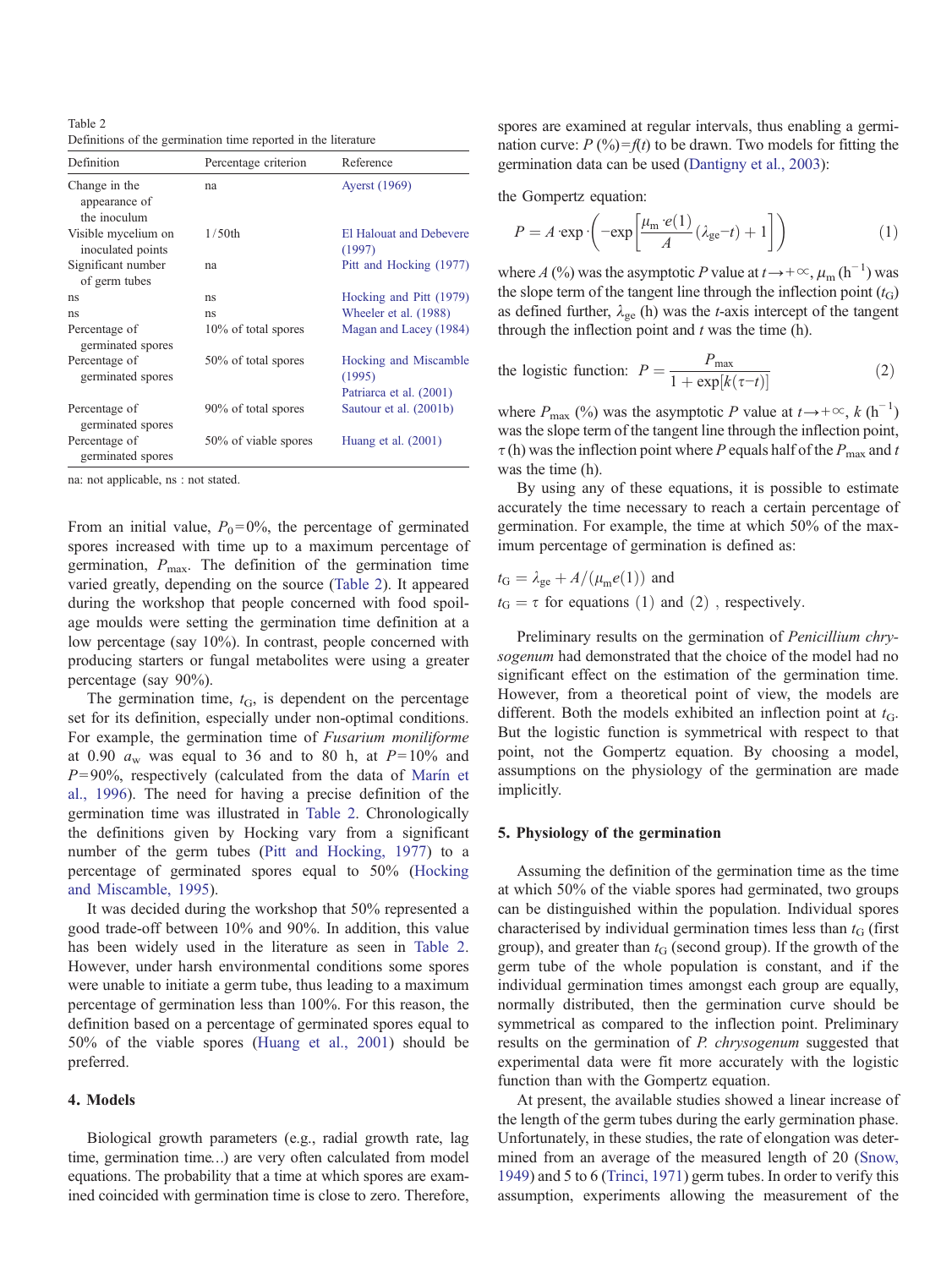length of individual spores throughout germination should be carried out.

## 6. Alternative methods to microscopic observation

The development of alternative methods to microscopic observation would appear a significant breakthrough in the studies of germination. Firstly, microscopic observations are tedious and time-consuming. Secondly, the opacity of products has made model validation very difficult. To overcome these disadvantages, alternative methods aimed at substituting microscopic observations for macroscopic ones. For example, an arbitrary parameter "rejection time" (i.e., the time required to form a 2 mm diameter colony) was introduced by [Horner and](#page-5-0) [Anagnostopoulos \(1973\)](#page-5-0) to express the shelf life of jam. The rejection time was affected by the lag for growth and the radial growth rate,  $\mu$  (mm d<sup>-1</sup>) of the colony. An arithmetic plot of increase in colony radius,  $r$ , against time was, after the lag phase,  $\lambda$  (d), initially linear, as found for fungi by [Trinci](#page-5-0) [\(1969\)](#page-5-0). A simple linear model with breakpoint was used for representing the plot:

$$
r = \mu(t-\lambda) \tag{3}
$$

To calculate the lag, this linear section of the graph is extrapolated to a zero increase in diameter. The intercept on the time axis is defined as the lag. In order to substitute microscopic observations for macroscopic ones, the relationship between the lag and the germination time was assessed for M. racemosus ([Dantigny et al., 2002\)](#page-5-0). In these studies, it was shown that, for a number of inoculated spores arbitrarily set to 225, the lag coincided with the completion of the germination process (say  $P \geq 95\%$ ). It was shown for *P. chrysogenum* that the lag was dependent on the initial number of spores. This was explained by the ability of a large number of spores to form more readily a visible colony than a fewer number of spores ([Sautour et al., 2003\)](#page-5-0).

The effect of the number of spores inoculated, N, on the lag was described by the following relationship ([González et al.,](#page-5-0) [1987\)](#page-5-0):

$$
\lambda = \lambda_1 - k \cdot \log(N) \tag{4}
$$

where  $\lambda_1$  was the theoretical maximum lag obtained for one spore.

In order that the lag for growth equals the germination time as defined in Section 3.2., a greater number of spores than 225 should be inoculated. Eq. (4) can be used to calculate the number of spores that should be inoculated for having the lag equals to the germination time. This alternative approach for determining macroscopically the germination time should now be calibrated for various moulds.

## 7. Conclusions and recommendations

The number of participants to this workshop proved that standardising techniques for studying germination was a great concern. This workshop allowed these techniques to be listed.

Fortunately, the use of different techniques has no influence on the acquisition of accurate raw data. For example, the nature of the diluting solution has no significant effect on germination kinetics.

Germination studies were often based on microscopic observations. For this purpose, two types of techniques for the inoculum preparation were described. The first one consisted of spreading the suspension of spores whereas the second one involved applying a droplet onto the surface of the agar medium. The second technique allows microscopic observations without opening the dishes. More spores are spread than those that are poured. Hence the number of spores per microscopic field is independent from the technique chosen.

In contrast, it was demonstrated that biological parameters such as the germination time were greatly dependent from the definitions. It was clear that people involved in food spoilage preferred definitions of the germination time based on a very low level of germinated spores. In contrast, people whose interest was producing starters or fungal metabolites advocated germination of all the spores. Other definitions were reported in the literature. This observation was helpful in reaching a conclusion that the accepted definition of the germination time should not be purpose dependent. It was also acknowledged that a definition for a biological parameter was often related to a model.

The Gompertz equation and the logistic function are available for describing germination kinetics. The time for which the curve exhibited an inflection point can be easily calculated from the model equations. In addition that time has a biological meaning. It represents the time at which 50% of the viable spores had germinated ([Huang et al., 2001](#page-5-0)). Accordingly, that definition was recommended for the germination time.

A model is characterised by two aspects: (i) a predictive one and (ii) a descriptive one. The predictive aspect of a model allowed results to be obtained without carrying out additional experiments. For this purpose, a model should be validated on a food product by means of challenge tests. Due to the opacity of products, alternative methods for assessing germination should be developed. These methods are based on macroscopic observations. The plot of the colony radius versus time can be extrapolated to calculate a lag. It was shown that the germination time can be substituted for the lag providing the inoculum size was carefully controlled. This approach appeared effective but should be calibrated for the moulds of concern.

Two models (i.e., the Gompertz model and the logistic function) can be used for calculating the germination time. By using a model it was underlined that assumptions on the physiology of the germination were implicitly assumed. A model enables the codification of the knowledge and assumption of the physiology. The distribution of the rate of elongation of the germ tubes amongst spores remains unknown, thus preventing from favouring a model.

Predictive mycology aiming at predicting fungal growth and production of metabolites is not restricted to food spoilage. This field can extend its use to biotechnology, phytopathology, as suggested by the large audience of the workshop.